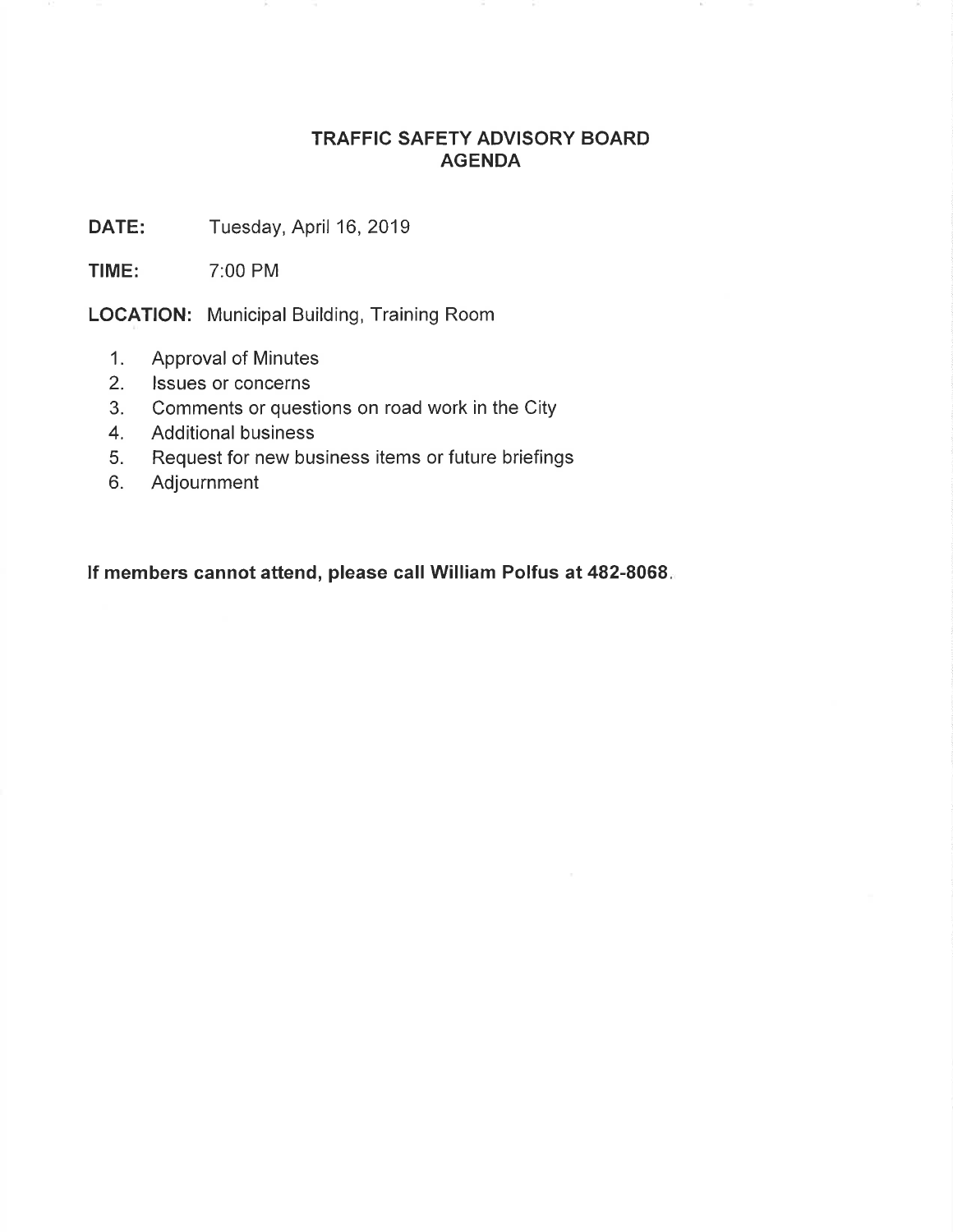TRAFFIC SAFETY ADVISORY BOARD **MINUTES** March 19, 2019



The March meeting of the Traffic Safety Advisory Board was held Tuesday, March 19, 2019 in the Training Room of the Municipal Building (Room 104). The meeting was called to order at 7:06 PM.

Present were

Roger Flynn Marty Adler-Jasny Jane Shelton Melissa McMahan llona Kaczocha Andrew Howe Ronald Linkins

Absent were

Alexis Hammond Jana Humphrey William Polfus Colin Loring

- 1. The minutes from the February L9,2OI9 meeting were approved unanimously with three changes:
	- a. Section 4A: had should be hard
	- b. Section 4A: transfer should be transferring
	- . c. Section 4F: developed should be developer
- 2. lssues or Concerns
	- a. Behind the hospital, near West Magnolia there is an abandoned house. lt was supposed to have been sold and something built there, but no development activity seen. Roger shared hat the project has started and stopped multiple times and it was intended to be a senior living center. Plans had been approved but are probably now out of date. The owner lives in the area near the house.
	- b. Several intersections with the hard stop lines fading. Cars end up pulling into crosswalks and blocking traffic which makes it hard for pedestrians to cross at intersections.
	- c. The school zone for Woodland on Manhattan is clearly marked on Northwestern and Gettysburg but not marked on Manchester. Roger will let the sign area know, they'd reported it but doesn't look to have been acted upon.
- 3. Comments or Questions on Roadwork in the City